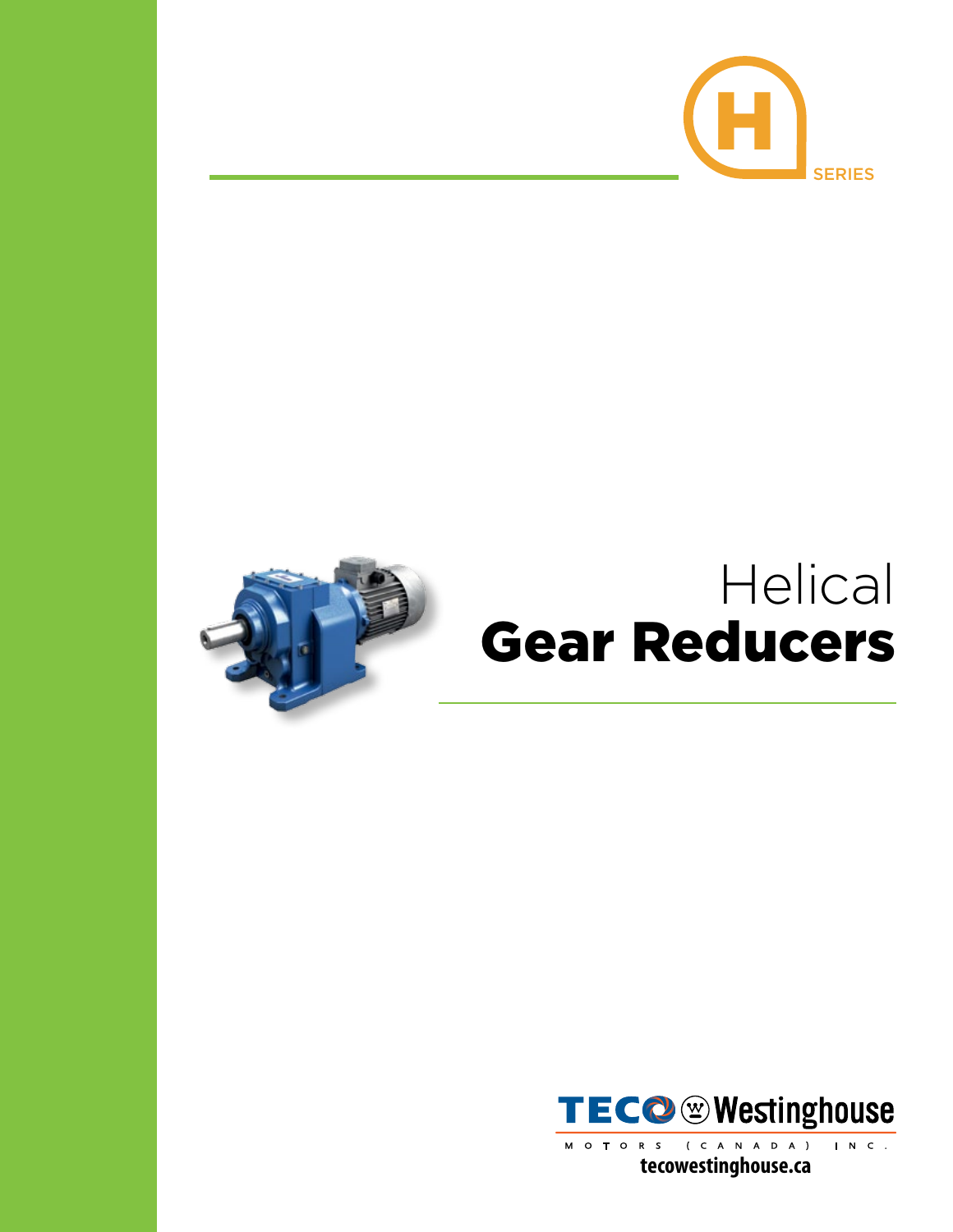

## FEATURES SERIES

H-series gear units have been designed to be highly **reliable** even under heavy working conditions, and are particularly suited for applications involving **high radial loads**. The H-series includes a **large number** of extremely **versatile** models, available in cast iron from size 030 to size 140 and in aluminum from size A30 to size A60.





H-PH **Fitted for motor coupling - Coupling with flexible coupling**

CH **With compact motor**



IH **With input shaft**



HA **Fitted for motor coupling**



**With compact motor**



- Casing with feet, flange F or universal U
- Gearing with 1, 2 and 3 reduction stages
- Gears hardened and tempered with shaved or ground profile
- Cases in G200 gray cast iron for high strength and optimized with FEM analysis
- Excellent mechanical strength, particularly suitable to support high axial loads and high reliability
- Load capacity calculated to ISO6336 and verified according to AGMA 2001
- Painted with RAL 5010 blue epoxy-polyester powder according to DIN 1843
- ATEX versions available 2GD/3GD
- Accessories: output flange, backstop device, reinforced output

#### Sizes: A30-A40-A50-A60 ALUMINUM

- Casing with feet, flange F or universal U
- Gearing with 1, 2 and 3 reduction stages
- Gears hardened and tempered with shaved or ground profile
- Cases in die-cast aluminum alloy
- Excellent mechanical strength while being particularly lightweight
- Load capacity calculated to ISO6336 and verified according to AGMA 2001
- Painted with RAL 5010 blue epoxy-polyester powder according to DIN 1843
- ATEX versions available 3GD

IHA **With input shaft**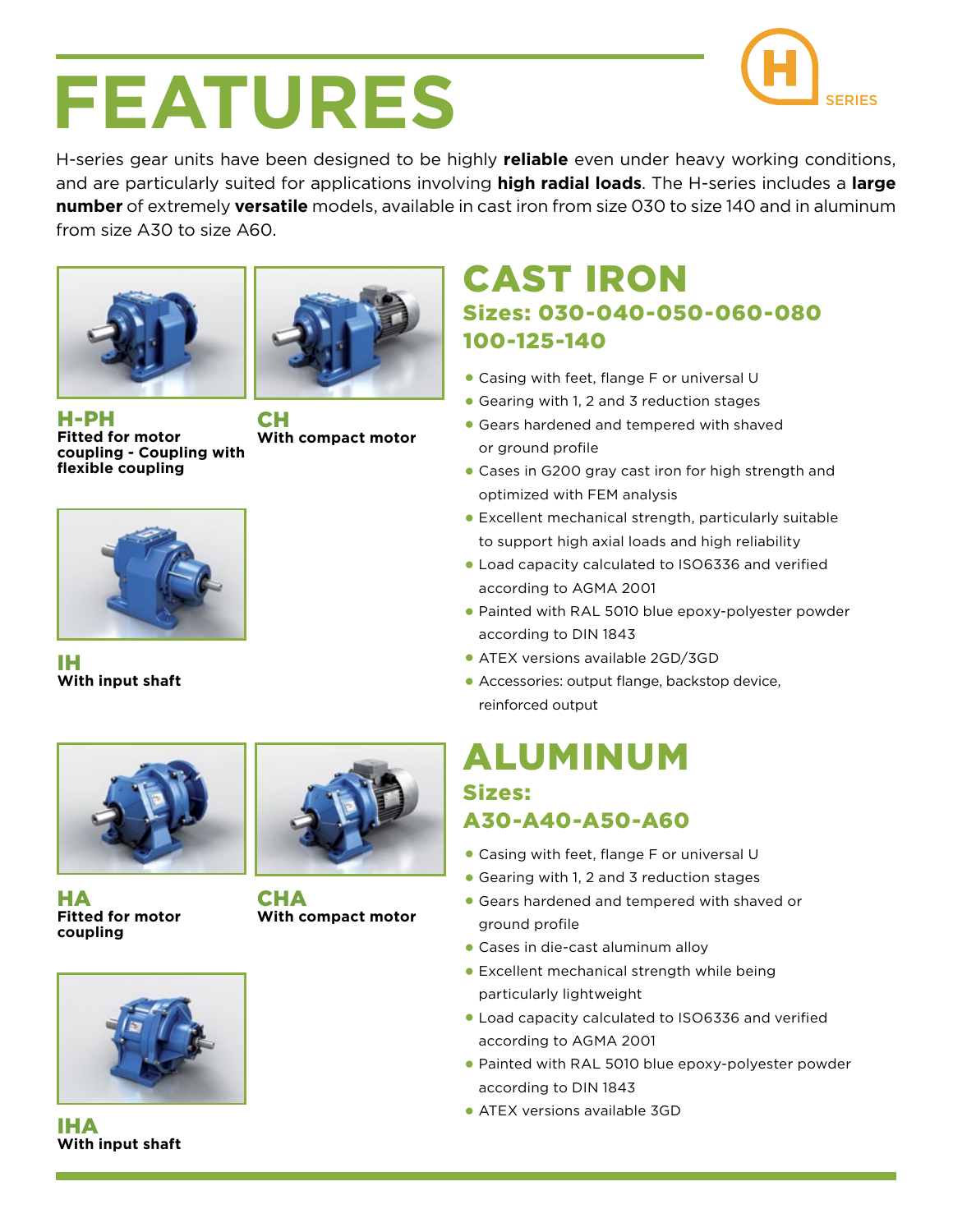# **RANGE** CONSERVER





|             | $*$ Ø [mm]     | <b>Output Torque</b><br>$M,$ [Nm] | Ratio(i) |        |
|-------------|----------------|-----------------------------------|----------|--------|
|             |                | Max                               | Min      | Max    |
| <b>HO30</b> | 25             | 200                               | 4.70     | 245.70 |
| <b>HO40</b> | $19 - 30$      | 300                               | 1.44     | 282.10 |
| <b>HO50</b> | $24 - 35$      | 500                               | 1.27     | 267.65 |
| <b>HO60</b> | $28 - 35 - 40$ | 850                               | 1.34     | 268.00 |
| <b>HO80</b> | $38 - 40 - 50$ | 1800                              | 1.30     | 222.78 |
| <b>H100</b> | 48-60          | 3600                              | 1.29     | 242.59 |
| <b>H125</b> | 55-70          | 5000                              | 1.23     | 230.92 |
| <b>H140</b> | 90             | 8000                              | 5.27     | 206.08 |

- Power from 0.12 kW up to 45 kw
- Reduction ratios between 1.23 and 282.10
- Torque max 8.000 Nm
- Admissible radial loads max 55.000 N



|             | $*$ Ø [mm]           | <b>Output Torque</b><br>$M_{\gamma}$ [Nm] | Ratio (i) |        |
|-------------|----------------------|-------------------------------------------|-----------|--------|
|             |                      | Max                                       | Min       | Max    |
| <b>HA30</b> | 11-14-16-19-19.7-20  | 100                                       | 5.38      | 347.29 |
| <b>HA40</b> | 16-19-20-22-24-25-28 | 150                                       | 1.45      | 347.29 |
| <b>HA50</b> | 24-25-28-30-32-35    | 300                                       | 1.45      | 353.98 |
| <b>HA60</b> | 24-28-30-35-40       | 480                                       | 1.33      | 353.98 |

- Power from 0.12 kW up to 4.8 kw
- Reduction ratios between 1.33 e 353.98
- Torque max 480 Nm
- Admissible radial loads max 8.000 N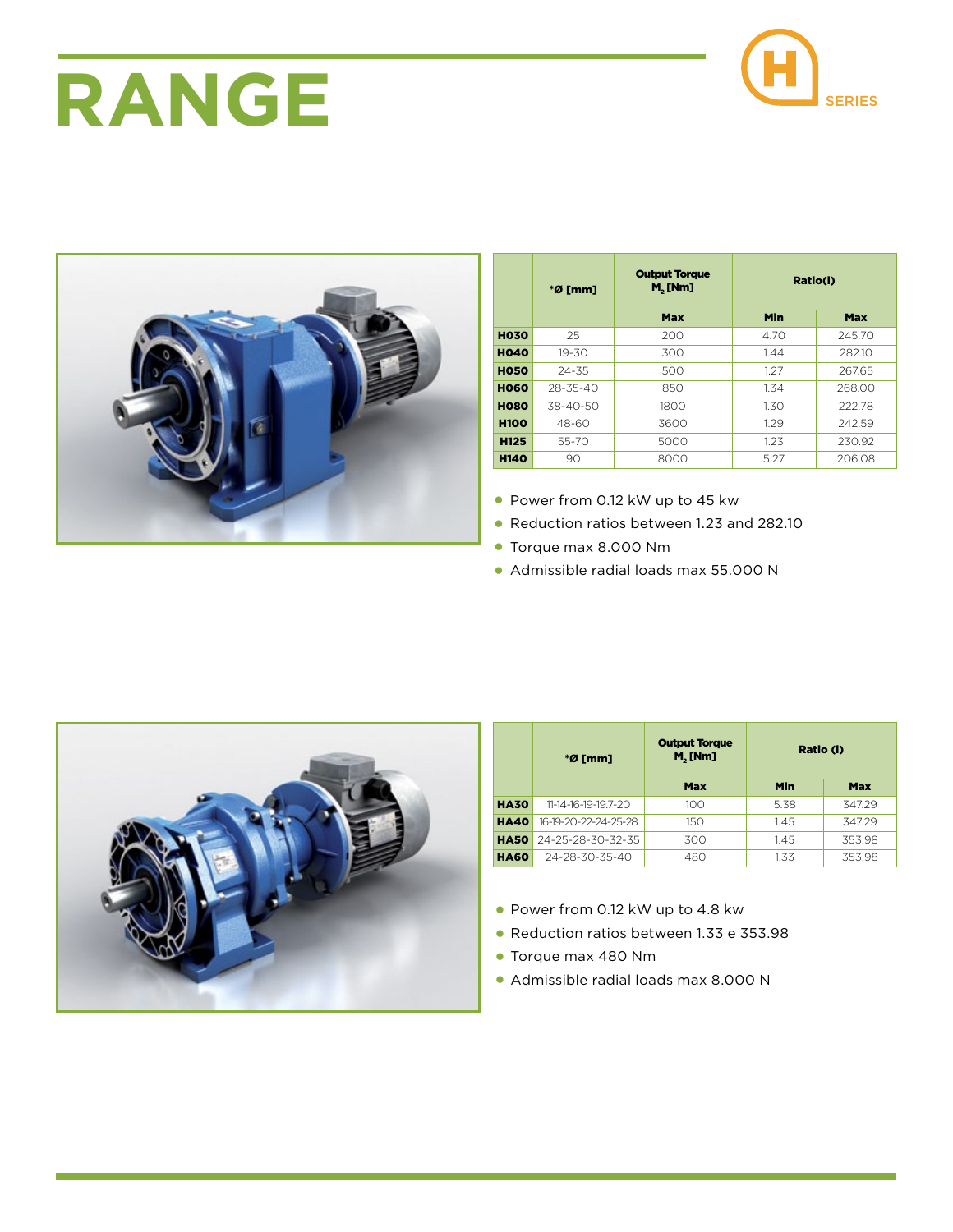# **CAST IRON VERSIONS**



H... Single Stage **Foot mounting**



H... 2/3 Stages **Foot mounting**



HA...F Single Stage **Flange mounting**



H...F 2/3 Stages **Flange mounting**



H...M Single Stage **Foot mounting with low output shaft centre**



**H...U 2/3 Stages Foot/flange mounting**



H...U Single Stage **Foot/flange mounting**

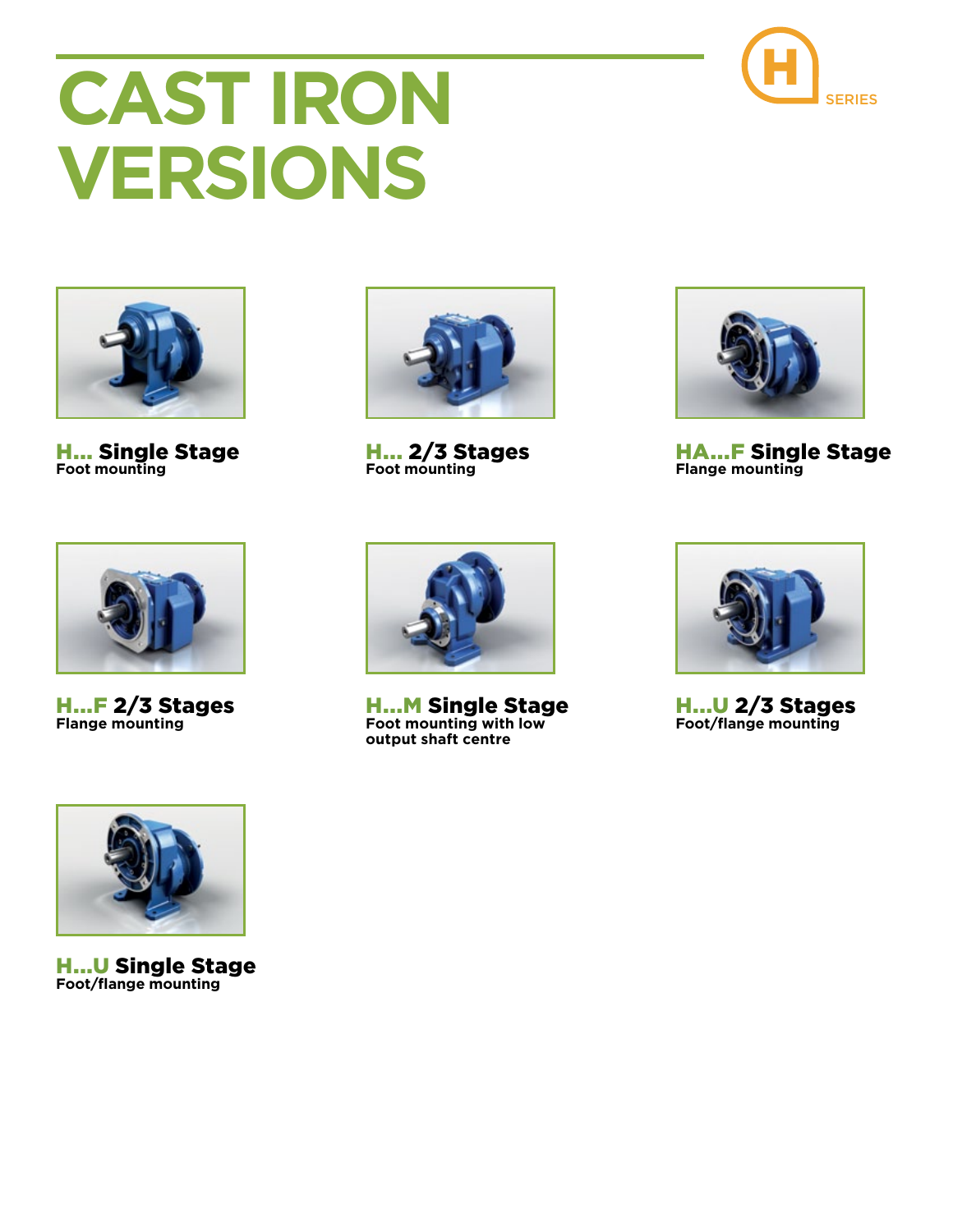

# **A** SERIES **LUMINUM VERSIONS**



HA.. Single Stage **Foot mounting**



HA..F 2 Stages **Flange mounting**



HA..F Single Stage **Flange mounting**



HA..F 3 Stages **Flange mounting**



HA.. 2 Stages **Foot mounting**



HA..U 2/3 Stages **Foot/flange mounting**



HA.. 3 Stages **Foot mounting**